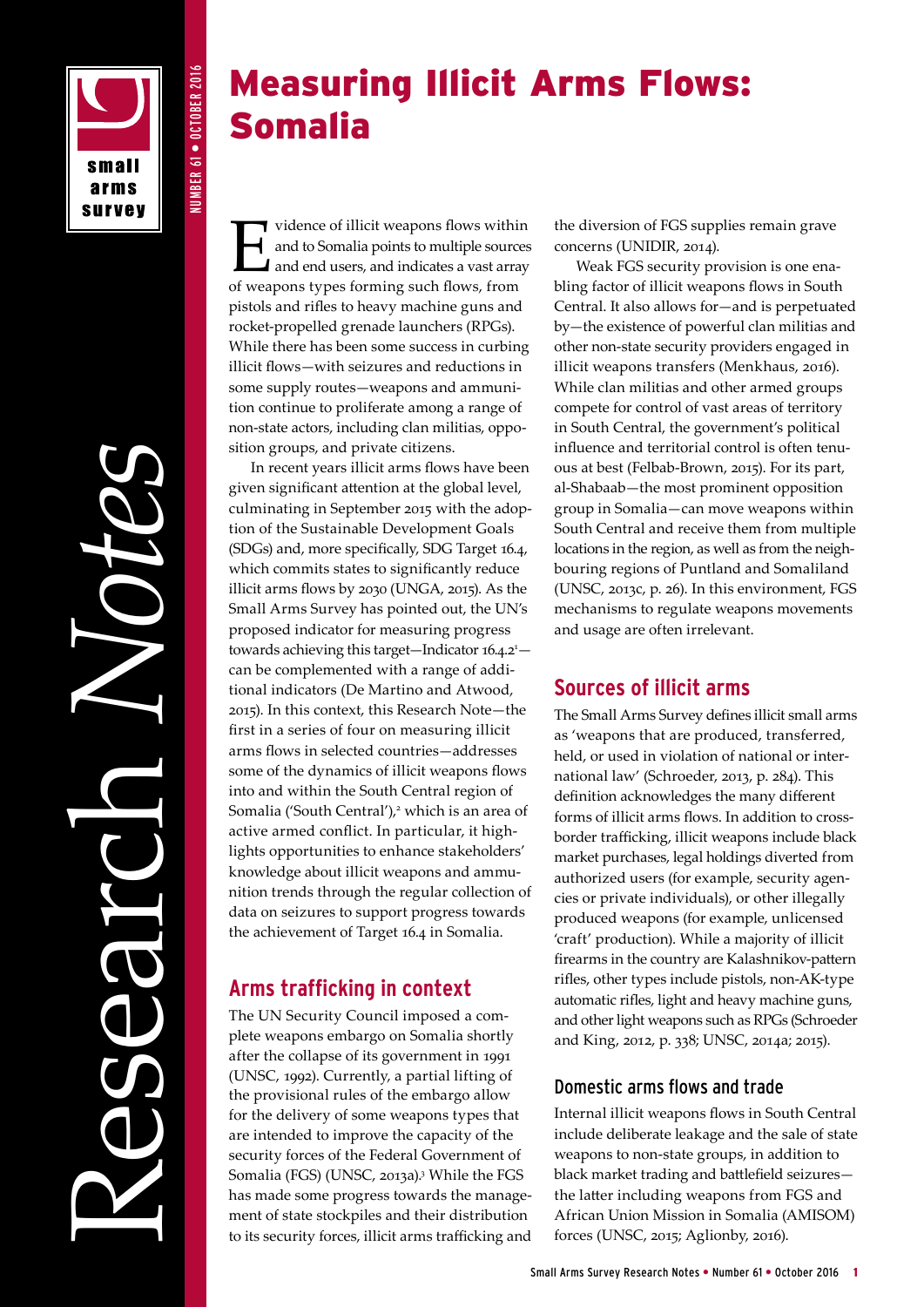A blurred separation between state and non-state forces in South Central underscores one of the many dilemmas facing the FGS. Members of the Somalia National Army (SNA) or Somali Police Force may also serve in a clan militia. This has resulted in the deliberate diversion of state supplies to non-FGS groups (UNSC, 2014a, p. 8). Desertion among security forces has also been problematic. Retention rates of trained police and soldiers were once as low as 20 per cent, with former security providers absconding with government weapons, ammunition, and uniforms (UNSC, 2008, p. 12; Bryden, 2013, p. 10). The irregular payment or non-payment of salaries to SNA troops has caused other desertions (Shabelle News, 2016).

Arms dealers continue to facilitate unregulated arms trading in parts of Mogadishu, and evidence shows that illicit weapons sold in markets include government supplies, some of which are believed to have been deliberately leaked (Florquin, 2013; UNSC, 2015, p. 254). Al-Shabaab has also used government weapons illicitly purchased in Mogadishu markets in attacks on civilian and government targets (UNSC, 2014a; 2015, p. 255).

#### Foreign flows of illicit weapons

The UN-mandated Somalia and Eritrea Monitoring Group (SEMG) warns that al-Shabaab may increase its efforts to procure more sophisticated weaponry to counter escalating government and AMISOM efforts to contain and defeat it (UNSC, 2015, p. 295). SEMG reports highlight witnesses' accounts of al-Shabaab supply lines originating in Yemen, including deliveries of pistols, machine guns, RPGs, and ammunition to multiple receiving points on the Somali coast (UNSC, 2014a, p. 259; 2015). Puntland is a primary gateway for weapons and ammunition from Yemen—received by sea and air—and evidence has confirmed their retransfer to Mogadishu and other destinations in South Central (UNSC, 2015; Schroeder and King, 2012).

Furthermore, several UN member states have flouted UN notification requirements and delivered weapons and other military equipment directly

to non-FGS armed forces; these countries include Ethiopia and the United Arab Emirates (UNSC, 2014a; 2015, p. 266). Such deliveries undermine FGS efforts to comply with import-reporting requirements under the UN Sanctions Committee and, hence, inevitably complicate FGS efforts to mark, record, and trace weapons in areas outside of its control.

## **Measuring illicit arms flows**

Measuring illicit arms flows is a challenge in any context, but through the collection of weapons seizures data and the tracking of firearms pricing in illicit markets, it is possible to both learn more about the current and evolving dynamics of illicit weapons proliferation, and measure progress towards the achievement of SDG 16.4.

#### Seizures

Tracking weapons and ammunition seizures data in Somalia can provide key information that helps stakeholders to understand illicit international and domestic flows of weapons. To help determine new trends and identify patterns, the information needs to be disaggregated by weapon type, model, and the circumstances of the seizure (De Martino and Atwood, 2015, p. 2).

The SEMG is the principal reporting mechanism to the UN Security Council on national and international compliance with the arms embargo on Somalia. Among other things, it reports on arms seizures and weapons diversions. Past reports have revealed actors including business and political elites involved in weapons trafficking and have uncovered transport routes, and the quantities and types of weapons trafficked. Where seized weapons have been successfully traced, SEMG reports present evidence of illicit transfers originating from Iran, Libya, North Korea, and Sudan (UNSC, 2013c, p. 26).

SEMG reports compiled between 2004 and 2011 recorded 445 instances of arms transfers or seizures involving nearly 50,000 weapons, including Kalashnikov-pattern assault rifles, PKM machine guns, Dushka heavy machine guns, RPG-2s and RPG-7s, and B-10 recoilless rifles (Schroeder

and King, 2012). A longitudinal analysis of this type of data can reveal new patterns in illicit weapons types, emerging supply routes, or tactical shifts among armed groups (Schroeder and King, 2012). However, there is no comprehensive or systematic collection of seizures data provided by all security forces in South Central, limiting SEMG reportage and invariably preventing the tracing of unrecorded or improperly managed captured weapons.

Large seizures at sea and on land in Somalia (BBC, 2012; Hiiraan Online, 2016) highlight the need to implement standardized procedures to collate and manage seizures data across forces and regions. However, among government, FGS-allied, and AMISOM forces, only one government agency is methodically doing this.

In 2016 the FGS's intelligence division—the National Intelligence and Security Agency—began implementing standard operating procedures to manage and record captured weapons.4 The SNA and AMISOM should do the same to enable more accurate accounting of captured weapons in South Central and thus better inform policies and strategies to reduce illicit weapons flows.

The SNA and AMISOM are required under Security Council Resolution 2182 to document and register captured military equipment—including weapons and ammunition—by recording weapons types, serial numbers, ammunition head-stamp data, and other relevant markings (UNSC, 2014b, para. 6). Further, the resolution calls on both forces to share this information with the SEMG and facilitate its inspection of captured weapons and ammunition prior to their redistribution or destruction (UNSC, 2014b, para. 6). However, SNA and AMISOM forces appear to be uncertain as to what their respective practices are regarding weapons captures (UNSC, 2015, p. 285).<sup>5</sup> In this regard, better cooperation between the two forces and clear procedural roles will enhance their capacity to manage seized weapons.

The SEMG has recommended that additional training be provided to AMISOM and the SNA on weapons seizures and management (UNSC, 2015,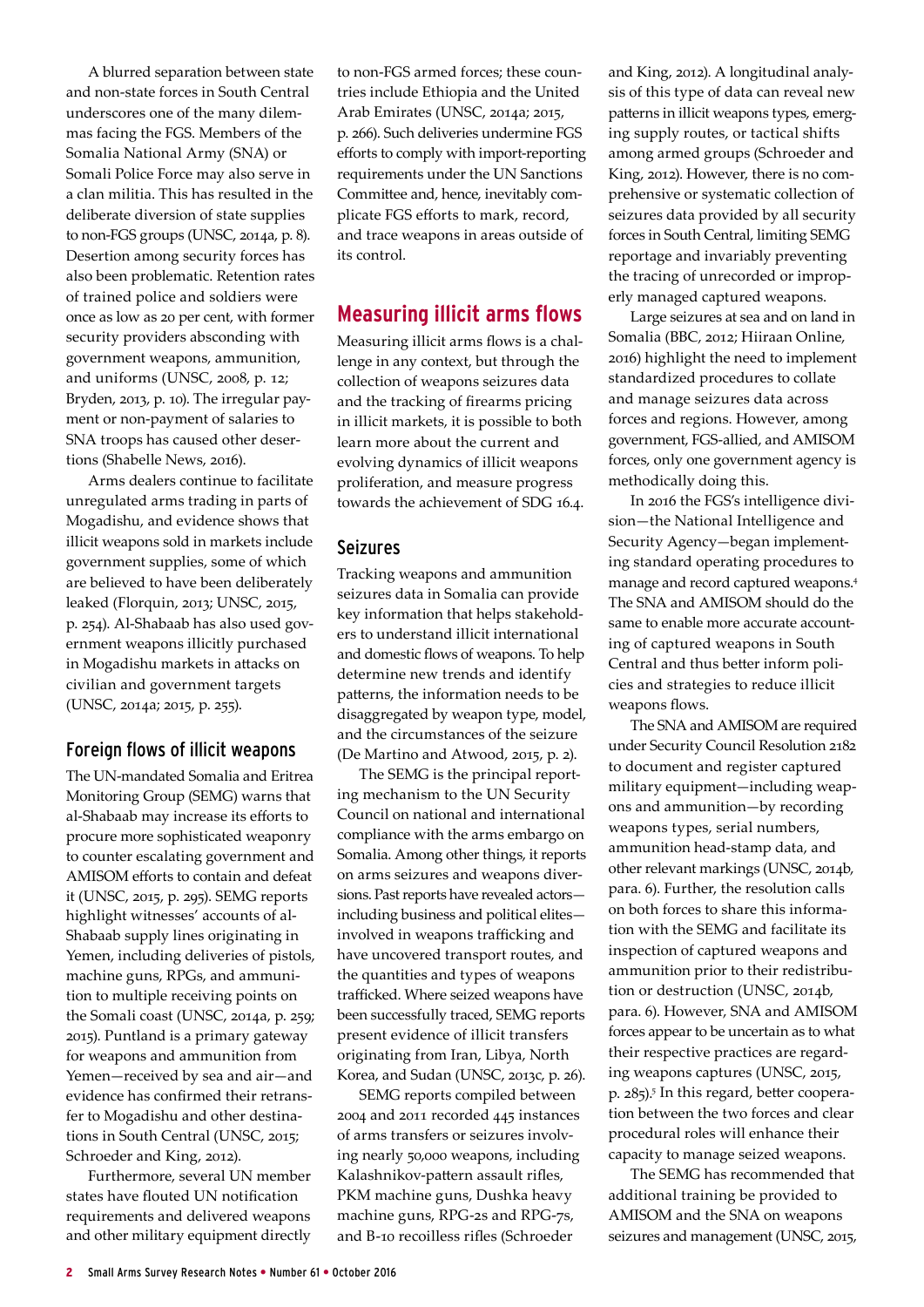| Table 1 Prices of selected weapons types and their ammunition, Bakara market, Mogadishu, 2011-12 and 2015 |  |  |
|-----------------------------------------------------------------------------------------------------------|--|--|
|-----------------------------------------------------------------------------------------------------------|--|--|

| <b>Weapon type</b>                | Price, 2011-12 (USD)                     | <b>Price, 2015 (USD)</b>        | <b>Price, ammunition</b><br>round, 2011-12 (USD) | <b>Price, ammunition</b><br>round, 2015 (USD) |
|-----------------------------------|------------------------------------------|---------------------------------|--------------------------------------------------|-----------------------------------------------|
| Dushka 108 mm (heavy machine gun) | 7.995                                    | 25,000                          | 0.50                                             | $\mathfrak b$                                 |
| PKM (general-purpose machine gun) | 6.808                                    | 12,000                          | 0.70                                             | 1.5                                           |
| AK-pattern rifle                  | 731 (avg. of all variations of AK types) | 1,500-1,800 (original versions) | 0.60                                             | 1.5                                           |
| Makarov (pistol)                  | 1.681                                    | 1.700                           | 2.60                                             | $3*$                                          |

\* Conflict Armament Research provided 2015–16 data on 9 x 18 mm ammunition (used in Makarov pistols).6

Source: Florquin (2013, pp. 260–62); UNSC (2015, p. 256)

p. 287). Thus, with continued international support of the FGS's weaponsmarking and record-keeping activities, efforts to monitor illicit weapons seizures and conduct tracing activity can be jointly coordinated among the FGS, the SEMG, AMISOM, and other UN member states to cooperatively achieve progress towards SDG 16.4.

#### Prices

The regular monitoring of illicit weapons and ammunition pricing can also allow for the identification of real-time changes in illicit market and security dynamics. Illicit weapons prices are typically higher in countries where control measures are strong and lower in countries where firearms regulations or law enforcement is inadequate. A sudden drop in weapons prices may indicate an increased risk of conflict or a deteriorating security environment, whereas a sharp increase may be indicative of higher demand for selfprotection purposes (Florquin, 2013). Whatever the cause of pricing fluctuations, awareness of unusual price changes can prompt the timely investigation of the causes of these changes.

Table 1 provides a pricing list of weapons and ammunition found in Mogadishu's Bakara market in 2011– 12 and 2015. It captures price fluctuations that are in part attributable to changing security and arms control dynamics. The data for the period 2011–12 was collected during a critical time in Mogadishu when control of the Bakara market was changing from al-Shabaab to the government. As al-Shabaab lost influence in the capital, arms and ammunition prices stabilized, interrupting months of steady, demand-driven price increases

(Florquin, 2013, pp. 264, 271). The data for 2015 was collected after the FGS asserted greater authority in the city and limited black market trading in weapons and ammunition. It should be emphasized that the data sets were collected by different sources and are not necessarily comparable. Table 1 nevertheless suggests across-the-board (but unequal) price increases between 2011–12 and 2015 that are potentially the result of better controls over the market in the face of continuing demand. The fact that prices for larger types of equipment (such as Dushka heavy machine guns) increased most markedly may further reflect the difficulties of trading large weapons systems now that government control is more firmly established. By contrast, prices for more easily concealable weapons increased less significantly. While the establishment of more systematic data collection mechanisms would lead to firmer conclusions, the information that is available illustrates the utility of collecting regular and detailed pricing data in order to capture both price variations and changes in the availability of and demand for particular types of weapons.

### **Conclusion**

Since the UN arms embargo was partially lifted in 2013, the FGS in South Central Somalia has legally received more than 17,500 weapons and nine million rounds of ammunition (UNSC, 2015, p. 39). In addition, other actors in Somalia have imported an unknown quantity of weapons and ammunition; these actors include regional governments and opposition groups. This Research Note has illustrated the challenges of measuring illicit small arms flows within and to Somalia, focusing on two possible indicators: firearms seizures data and the prices of illicitly sold firearms. In the context of the arms embargo, the work of the SEMG is the primary purveyor of open-source data on firearms seizures, providing many insights into trends related to the types of weapons seized and their points of origin. Evidence is also widely available on domestic illicit flows, including black market prices and the diversion of state stockpiles. These efforts are not sufficiently systematic, however, and would need expansion and adaptation to fully meet the expectations related to record keeping and tracing as they are currently set out in the proposed SDG Indicator 16.4.2. Continued international support to further advance the progress of the FGS in this regard is important, and cooperation among national and international actors is essential to ascertain how the capacity to collect data on, record, and trace seized weapons can inform the development and monitoring of sound policies. ■

# **Notes**

- 1 'Proportion of seized small arms and light weapons that are recorded and traced, in accordance with international standards and legal instruments' (UN Statistical Commission, 2016, para. (d); IAEG-SDGs, 2016, p. 58).
- 2 Somalia is divided into three principal political regions, South Central (with Mogadishu as its capital), Puntland, and Somaliland, each with its own government administration, firearms laws and judicial systems, security forces, and non-state armed groups. What happens in South Central is not the case for Somaliland or Puntland. The UN recognizes only the Mogadishu-based government, and not the